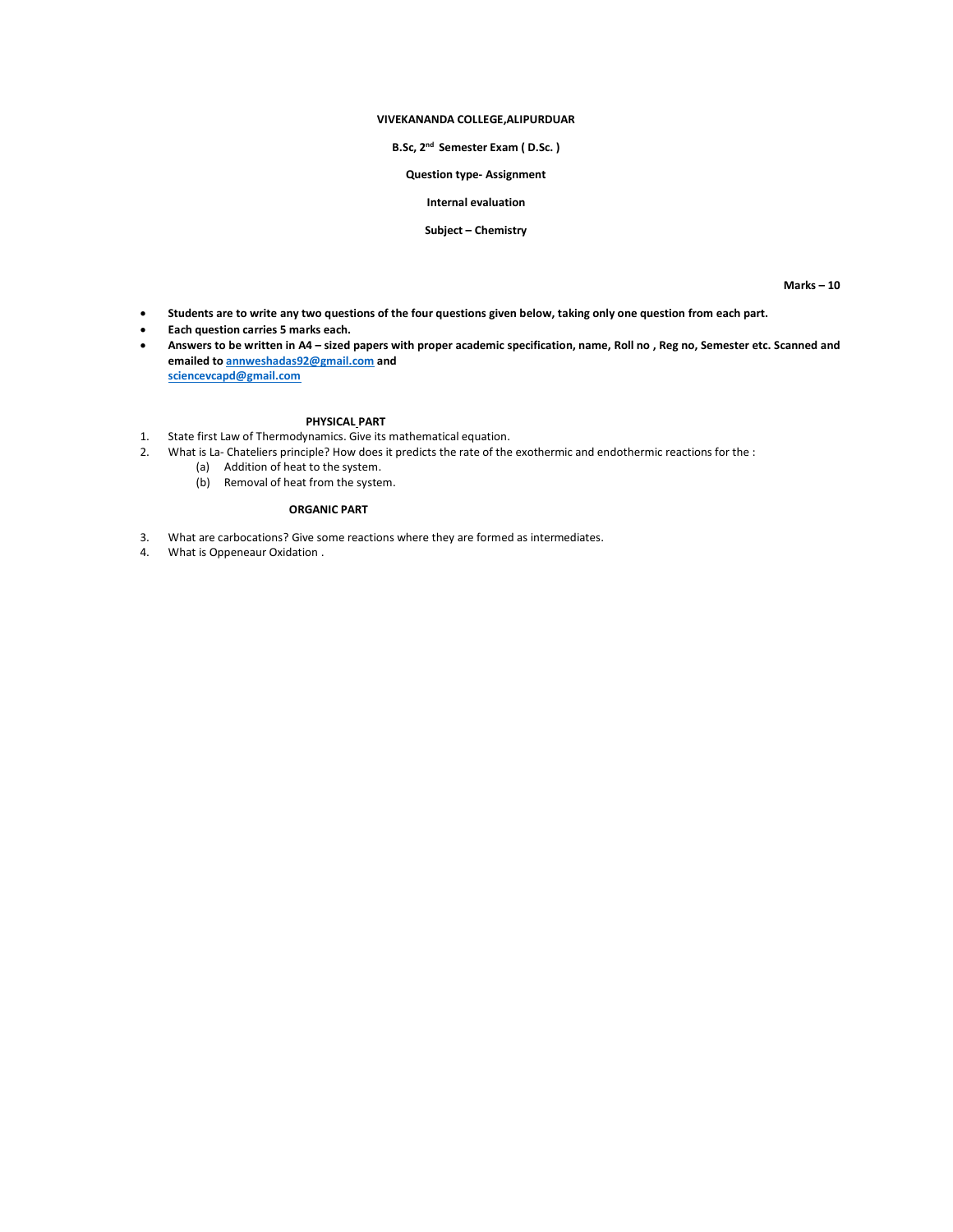## **VIVEKANANDA COLLEGE,ALIPURDUAR**

# **B.Sc, 6th Semester Exam ( D.Sc. )**

**Question type- Assignment**

## **Internal evaluation**

### **Subject – Chemistry**

**Marks – 10**

- **Students are to write any two questions of the four questions given below.**
- **Each question carries 5 marks each.**
- **Answers to be written in A4 – sized papers with proper academic specification, name, Roll no , Reg no, Semester etc. Scanned and emailed t[o annweshadas92@gmail.com](mailto:annweshadas92@gmail.com) and [sciencevcapd@gmail.com](mailto:sciencevcapd@gmail.com)**

# **INORGANIC MATERIALS OF INDUSTRIAL IMPORTANCE**

- 1. What is glass? State its properties.
- 2. Give the classification of cement. What is its role?
- 3. Write a short note on fertilizers.
- 4. What are the applications of ceramics.